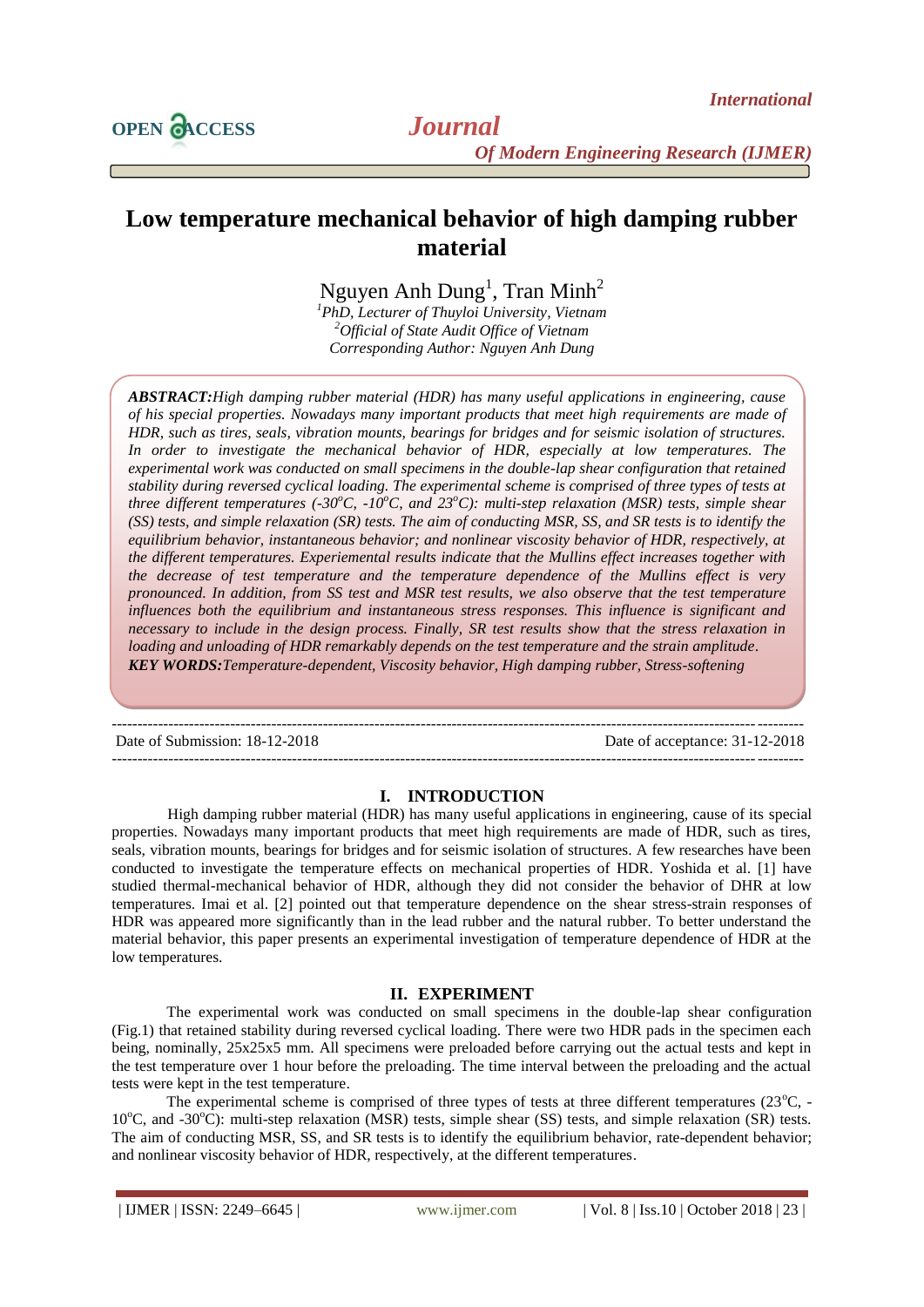

**Figure 1: The double-lap shearspecimen** specimen

# **III. EXPERIMENT RESULTS AND DISCUSSION**

#### **3.1Softening behavior**

Virgin rubber typically exhibits a softening phenomenon, known as Mullins' effect in its first loading cycle. Due to presence of this typical behavior, the first cycle of a stress-strain curve differs significantly from the shape of the subsequent cycles [3]. In order to remove the Mullins softening behavior from other inelastic phenomena, all specimens were preloaded before the actual tests. In the current work, the preloading was done by treating 11 cycles of sinusoidal loading at 1.75 strain and 0.05 Hz until a stable state of the stress-strain response is achieved i.e. that no further softening occurs.



**Figure 2: Preloading test on HDR1 specimens at the different temperatures ; (a) HDR1-No.1, (b) HDR1- No.2**

Fig. 2 (a), and (b) present the typical shear stress responses obtained from pre-loading tests on two HDR specimens (HDR1-No.1 and HDR1-No.2) at room and low temperatures. The softening behavior is much larger at low temperatures. This implies that the Mullins effect increase with the decrease of the test temperature.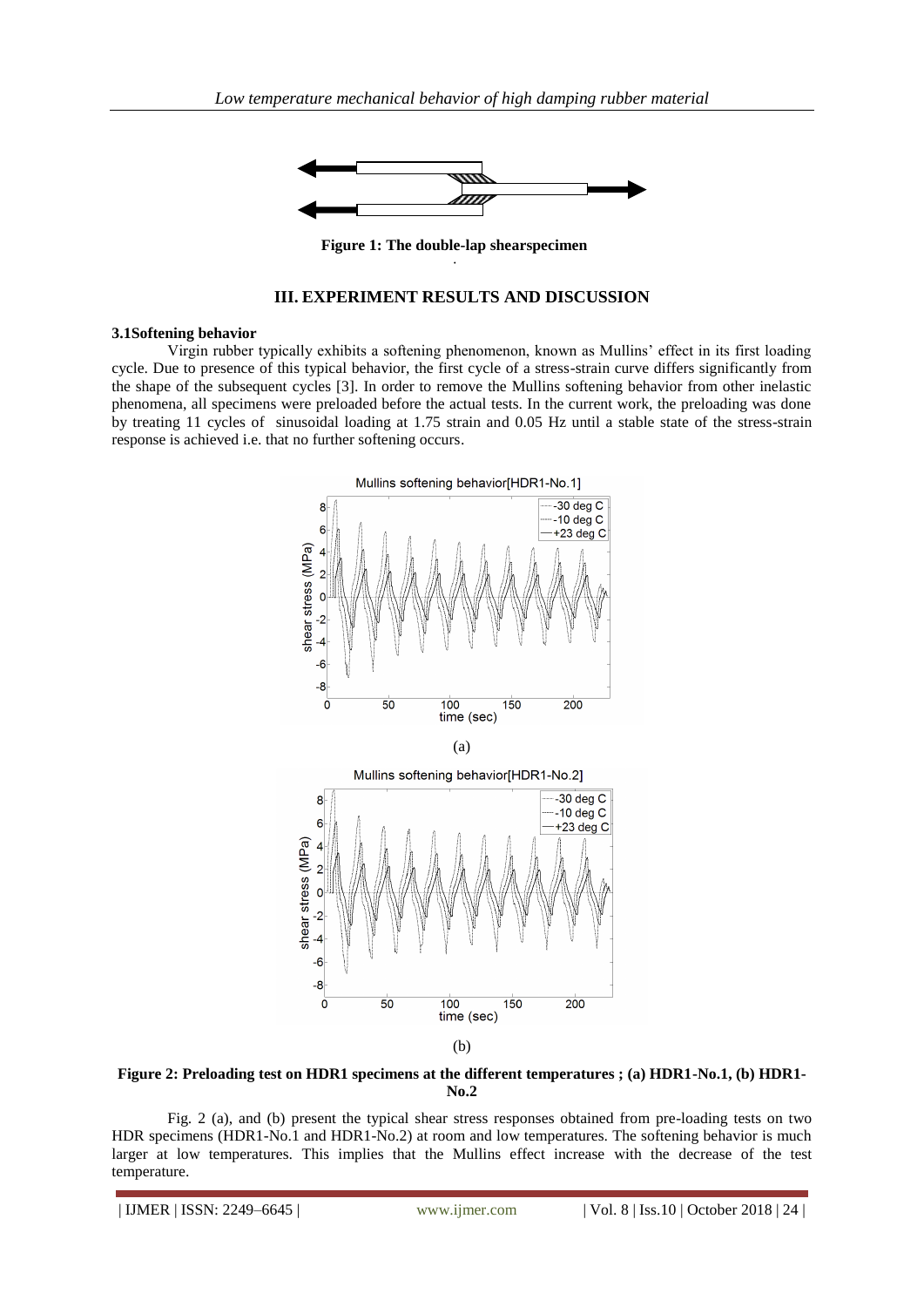#### **3.2Equilibrium behavior**

Due to the inherent viscosity property in rubber material, it is practically impossible to identity the equilibrium response by applying infinitely slow loading rate. Hence, the MSR test was employed with the primary objective to identify the equilibrium response of HDR. The similar approach was also employed by Amin et al. [4]; Bergstrom and Boyce [5]; Lion [6,7] to identify the equilibrium response of rubber materials. The strain history applied in MSR test is presented in Fig. 3, where a number of relaxtion periods of 20 min during which the applied strain is held constant are inserted in loading and unloading at a constant strain rate of 5.5/s. The convergence of the stress response is identified in an asymptotic sense [6]. The shear stress-strain relationship in the equilibrium state can be obtained by connecting all the asymptotocally converged stress values at each strain level.

Fig. 4 shows the results of MSR tests at the different temperatures. The hide lines present the equilibrium responses obtained from MSR tests. Comparing the equilibrium responses at the different temperatures, there is a big difference. This seem that the quilibrium response of HDR significantly depends on the test temperature.



**Figure 3: Strain histories applied in MSR tests**

#### **3.3Viscosity behavior**

SR tests were carried out to study the viscosity behavior of HDR. A series of SR tests at different strain levels and different temperatures were conducted. Figs.5 show the shear stress histories obtained form SR tests conducted at the three different temperatures with three shear strain levels of 100%, 150%, and 175%, the strain rate of the tests is 5.5/s.

From Fig.5 (a) to (c), the stress relaxation is very different at different temperatures. This stress is much lagrer at low temperatures. It implies that the viscosity behavior of HDR increases when temperature decreases.

#### **3.4Rate-dependent behavior**

SS tests were carried out with three strain rates of 0.5/sec, 1.5/sec, 5.5/sec. In order to get more information at low temperatures, SS tests were also conducted at -40°C. Fig. 6 presents the results of SS tests at different temperatures. The results show that the stiffness and damping of HDR is larger at lower temperatures. The trend of increasing the shear stress responses with decrease of temperatures is clearly evident.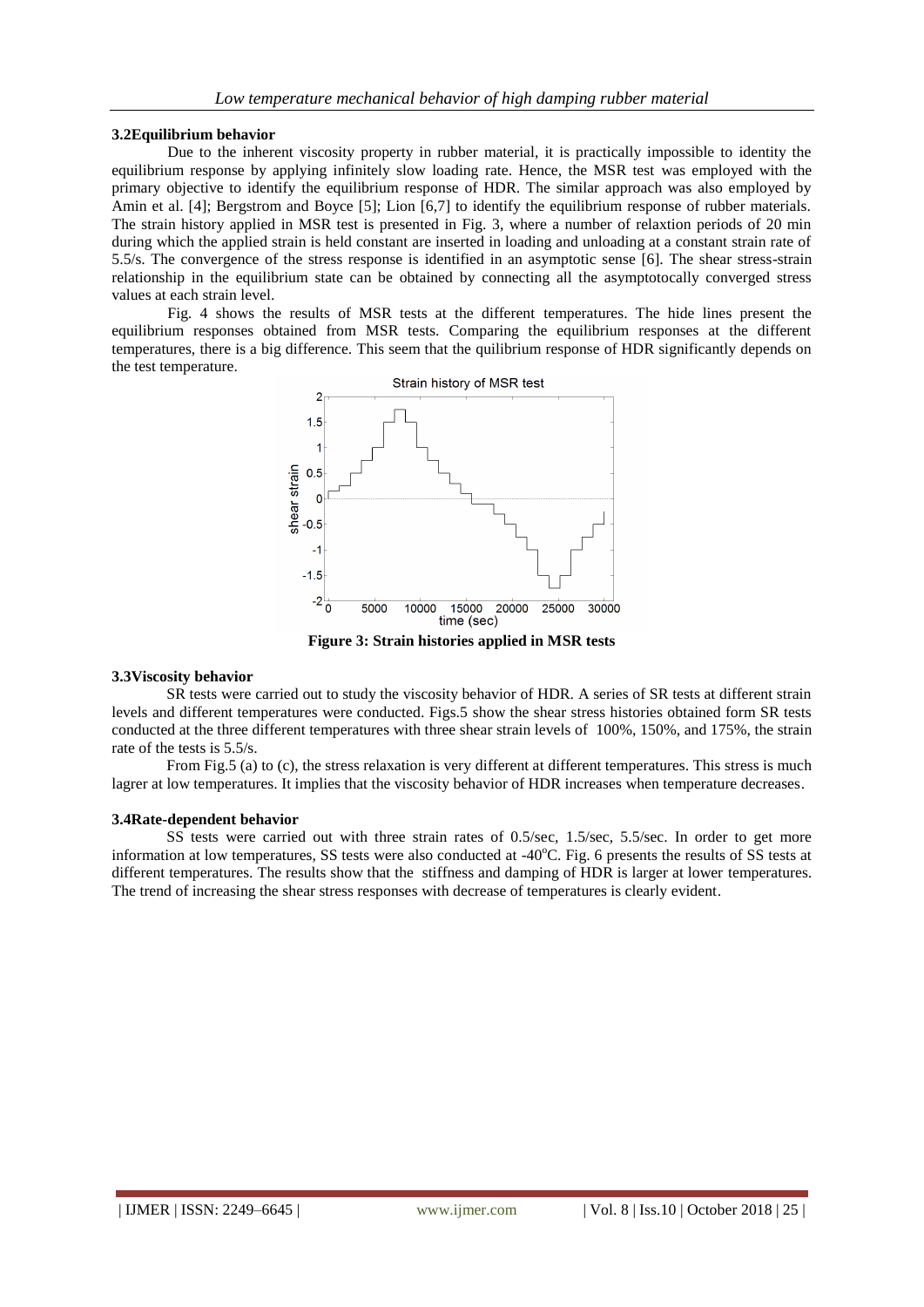



**Figure 4: MSR test results obtained at (a) +23<sup>o</sup>C, (b) -10<sup>o</sup>C, and (c) -30<sup>o</sup>C**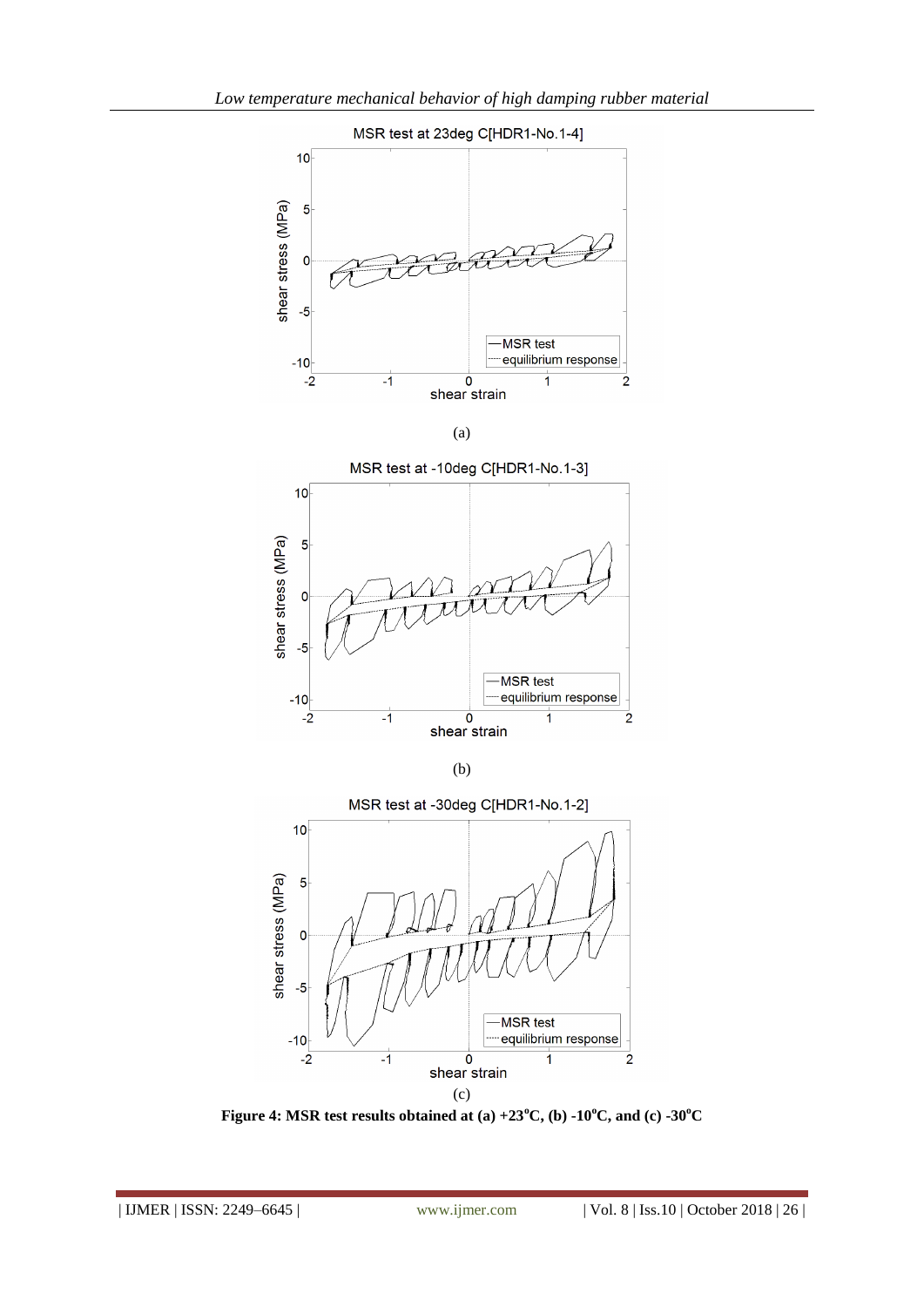



**Figure 5:Shear stress histories obtained from SR tests at different temperatures and at different strain levels; (a) at 100% strain level, (b) 150% strain level, and (c) 175% strain level.**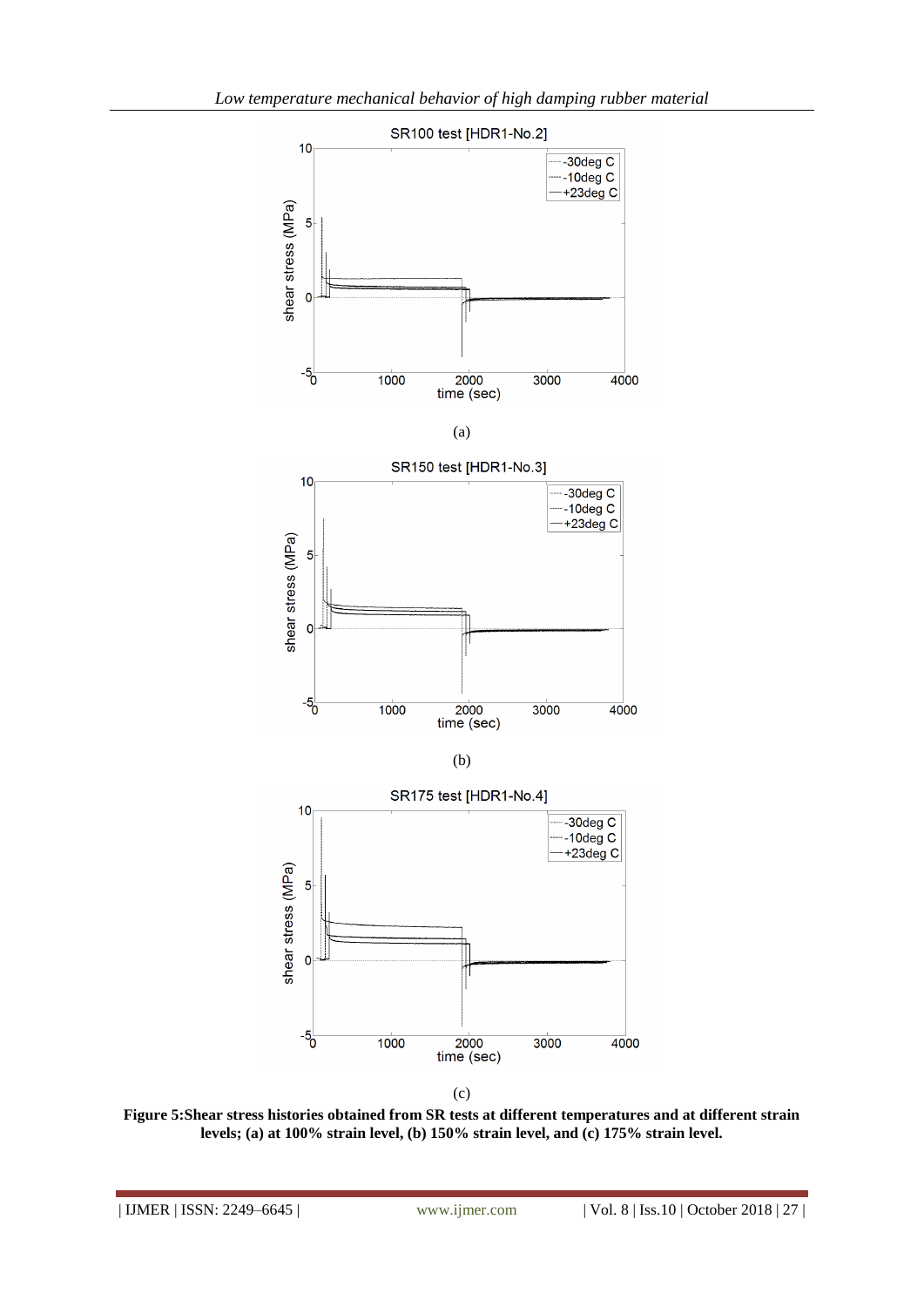

(a)



(b)



(c)

**Figure 6: SS tests at strain rate of (a) 0.5/sec, (b) 1.50/sec, and (c) 5.50/sec**